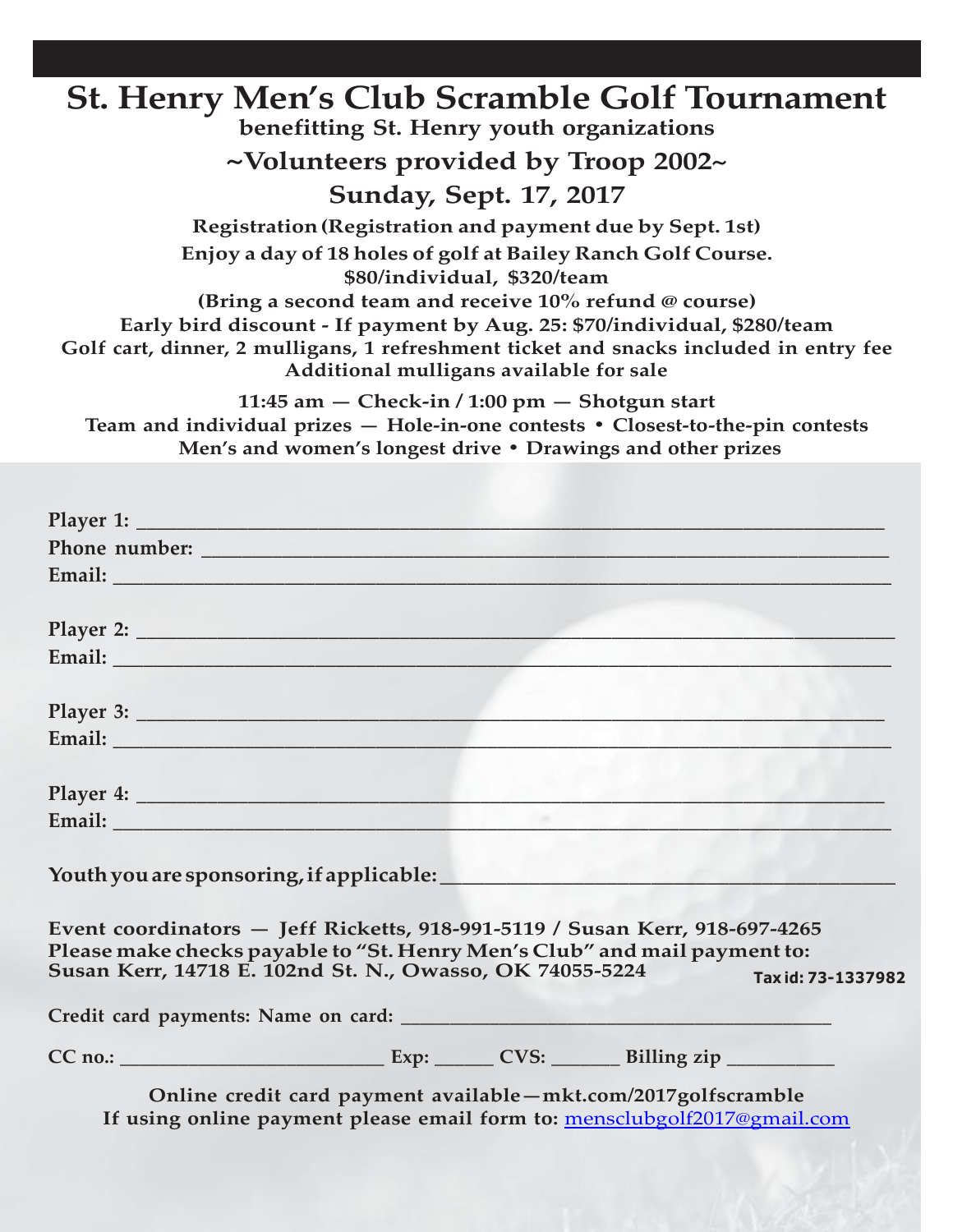### **St. Henry Men's Club Scramble Golf Tournament benefitting St. Henry youth groups organizations ~Volunteers provided by Troop 2002~ Sunday, Sept. 17, 2017**

### **Sponsorship Opportunities**

**Dinner Sponsor (\$400) — A banner with your company name will be displayed at the venue, indicating your sponsorship of the dinner. Your company name will be mentioned the day of the event as the dinner sponsor. Your company name will be printed as the dinner sponsor on all promotional material.**

**Team Sponsor (\$400) — Four golfers and sponsor's signage**

**Hole-in-one Sponsor (\$200) — This is the cost of the hole-in-one insurance for the prizes. Your company name will be listed as a sponsor of the event. Your company will receive a sign at the event, displayed at the hole-in-one area.**

**Patron Sponsor (\$200) — Your donation will offset the cost of the event. Your company name will be listed as a patron sponsor. Your company will receive a sign at the event.**

**Putting-green Sponsor (\$200) — Your donation will offset the cost of the event. Your company name will be listed as a sponsor of the event. Your company will receive a sign at the putting green.**

**Driving-range Sponsor (\$200) — Your donation will offset the cost of the event. Your company name will be listed as a sponsor of the event. Your company will receive a sign at the driving range.**

**Hole Sponsor (\$100) — Your donation will offset the cost of the event. Your company name will be listed as a sponsor. Your company will receive a sign along the course.**

Name for signage:

**\* Please include or email a high-res image/logo, if desired.**

Youth you are sponsoring, if applicable:

**Event coordinators — Jeff Ricketts, 918-991-5119 / Susan Kerr, 918-697-4265**

**Please make checks payable to "St. Henry Men's Club" and mail payment to: Susan Kerr 14718 E. 102nd St. N. Owasso, OK74055-5224**

**Online credit card payment available—mkt.com/2017golfscramble If using online payment please email form and logo to:** [mensclubgolf2017@gmail.com](mailto:mensclubgolf2017@gmail.com)